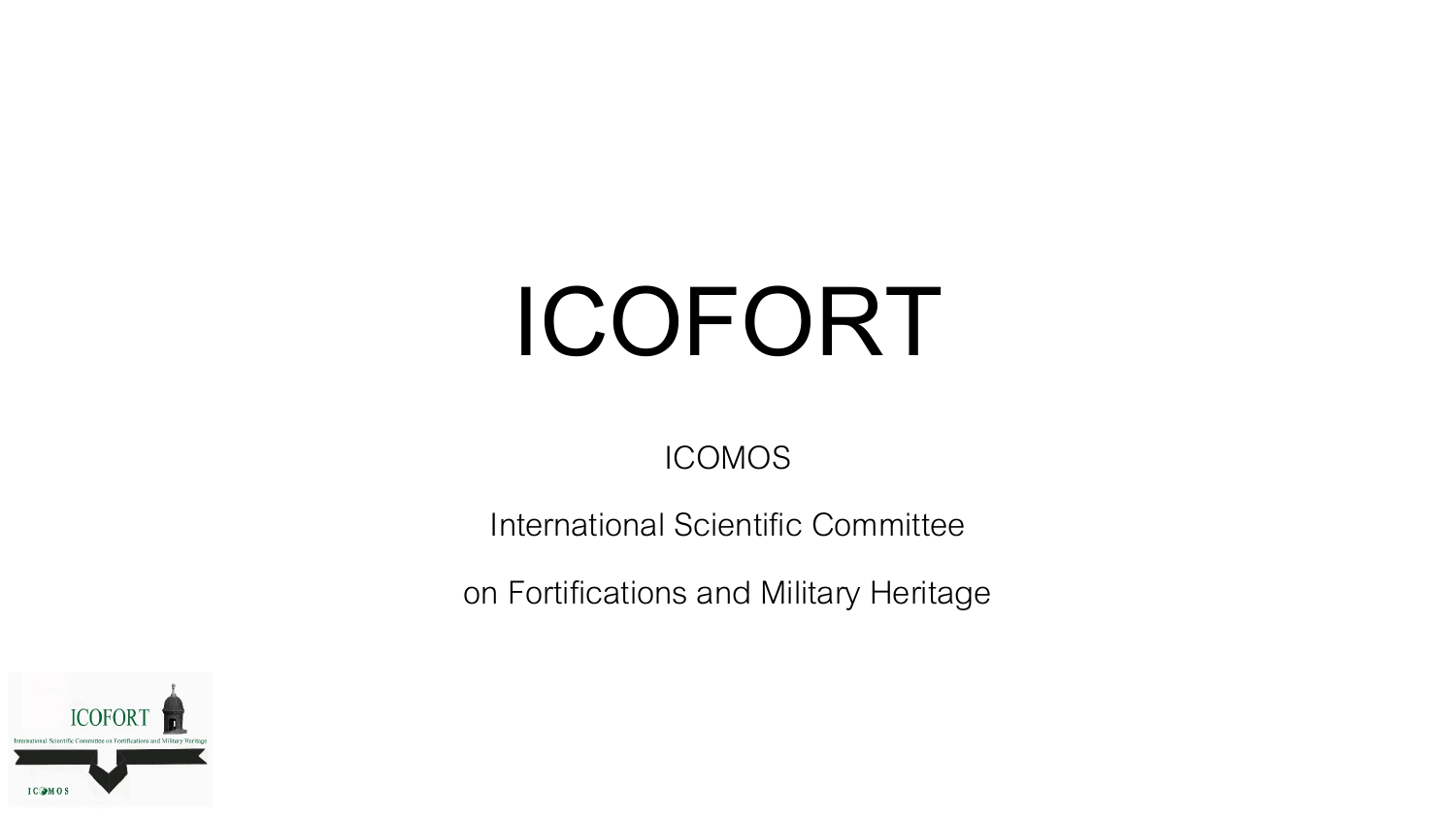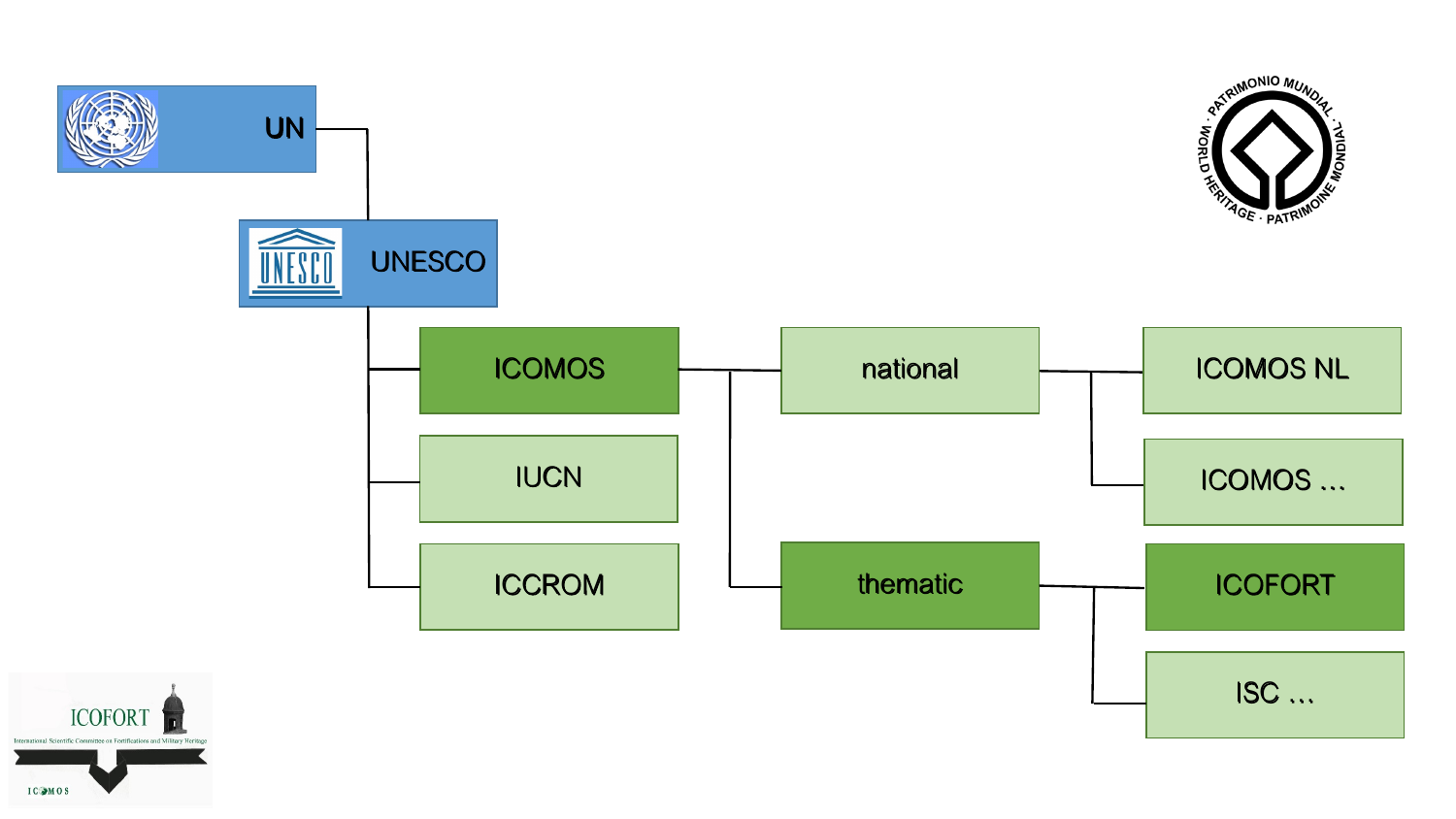### ICOFORT goals:

- Promote awareness of the structures, landscapes and monuments and to promote the conservation and maintenance of these structures.
- Be available to help achieve ICOMOS his role as advisor to the UNESCO World Heritage Site.
- Conduct specialized studies and encourage the application of professional experience
- Active pursuit of international cooperation for the identification, protection and preservation

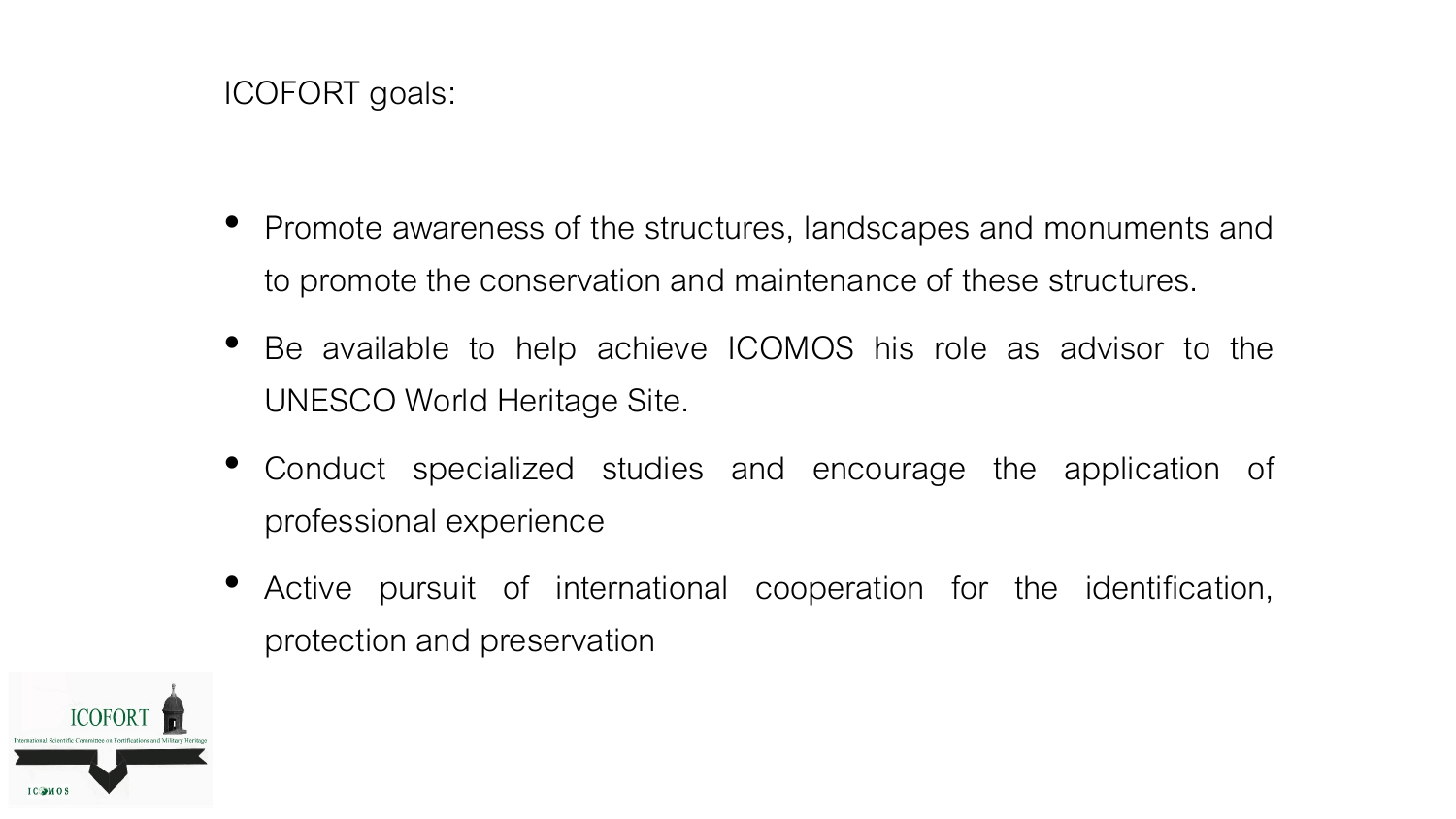

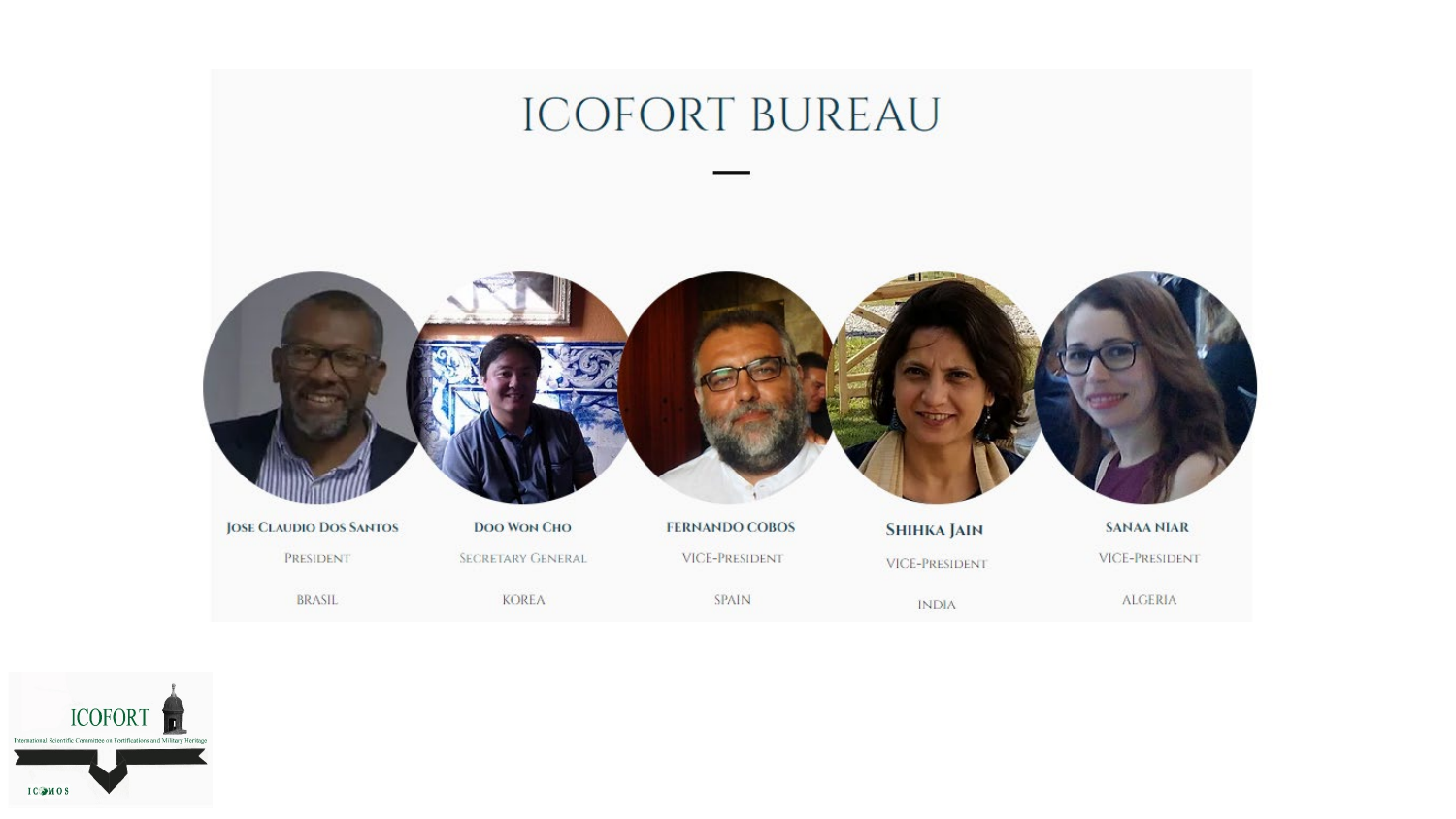## REGIONAL COORDINATORS:

- · AFRICA:
	- · Philippe La Hausse (Mauritius)
- ARAB STATES
	- · Sanaa Niar (Algeria)
- ASIA AND THE PACIFIC
	- · Doo Won Cho (Korea)
- · EUROPE
	- · Gerrit Meijer (Netherlands)
- LATIN AMERICA
	- · Dolores Pineda Campos (México)
- NORTH AMERICA
	- o Milagros Flores Román (Puerto Rico/EUA)

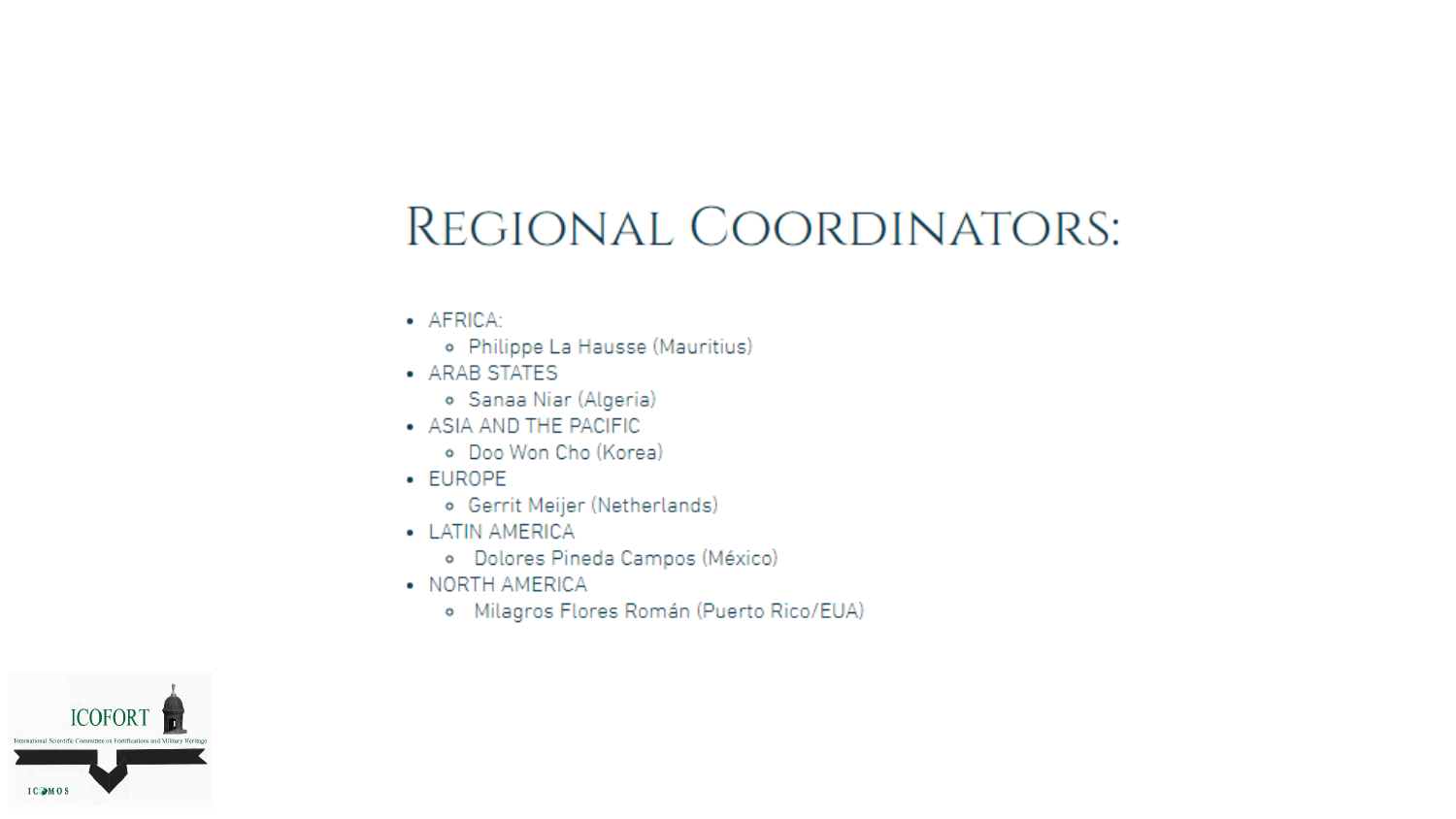## **ICOMOS Guidelines on Fortifications and Military** Heritage (adopted per Resolution AGA 2021/10)

#### **PREAMBLE**

Humans have constructed fortifications and military heritage using a variety of complex designs for thousands of years.



Surviving fortifications and military heritage from distant past to recent times have served as a major link to the history of human settlements, nations, and regions. At the same time, the use of these monuments and sites as elements of power projection remain a painful physical reminder for many communities. Understanding and respecting these memories and consequences from the perspective of these communities can generate new identity references that positively re-signify the relationship between population, fortifications and military heritage.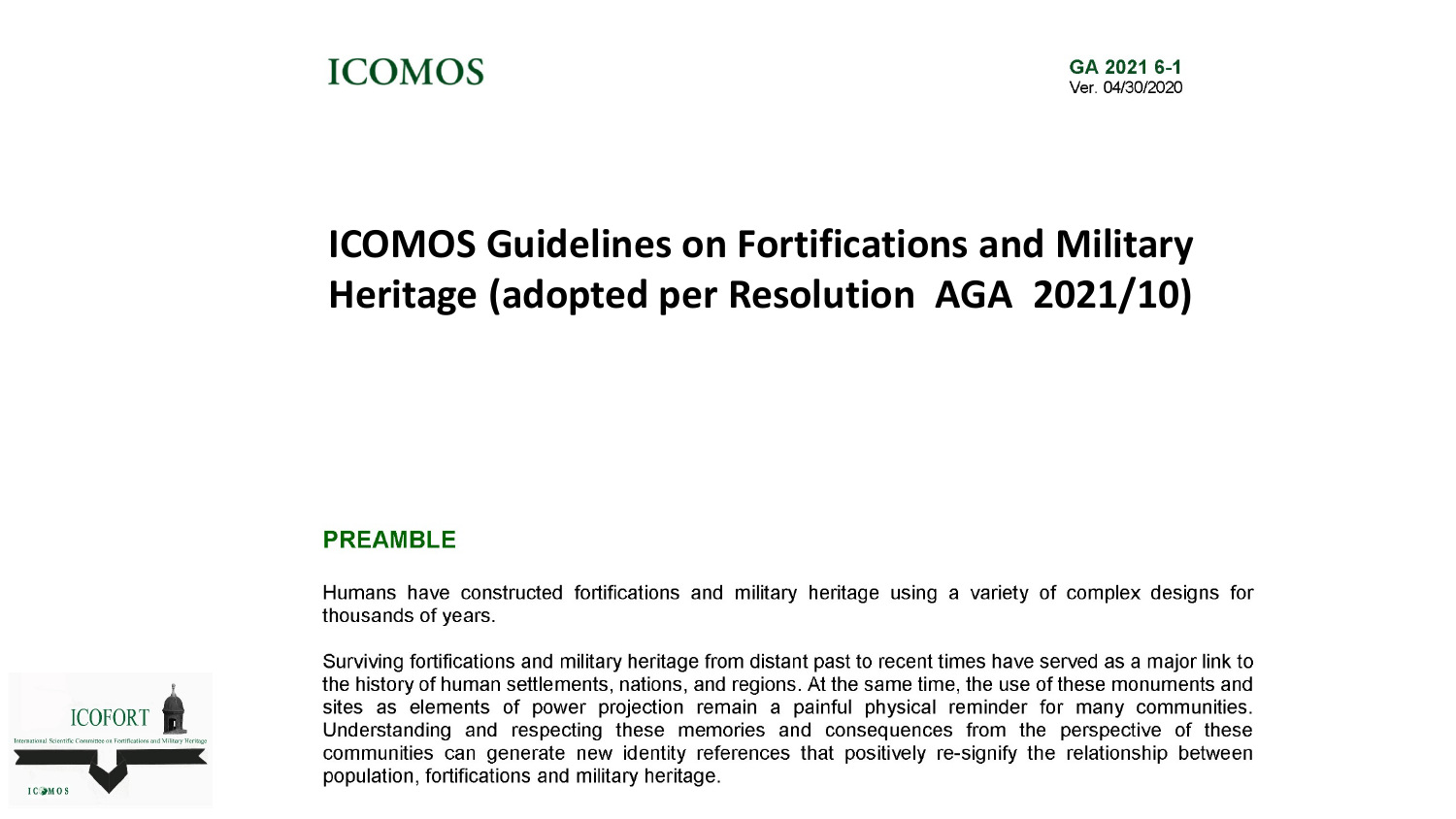## ICOFORT guidelines:

## **Principles**

- Historical Constructive Evolution, Stratigraphic and Spatial Complexity of the **Structure**
- External functional scope beyond its physical boundaries
- The lack of knowledge of the formal and functional characteristics of the fortification can be much greater than for other types of heritage structures
- Fortifications and Communities
- Fortifications use and re-use
- Fortification and urban landscape and territorial dimensions
- Fortifications are not typical buildings

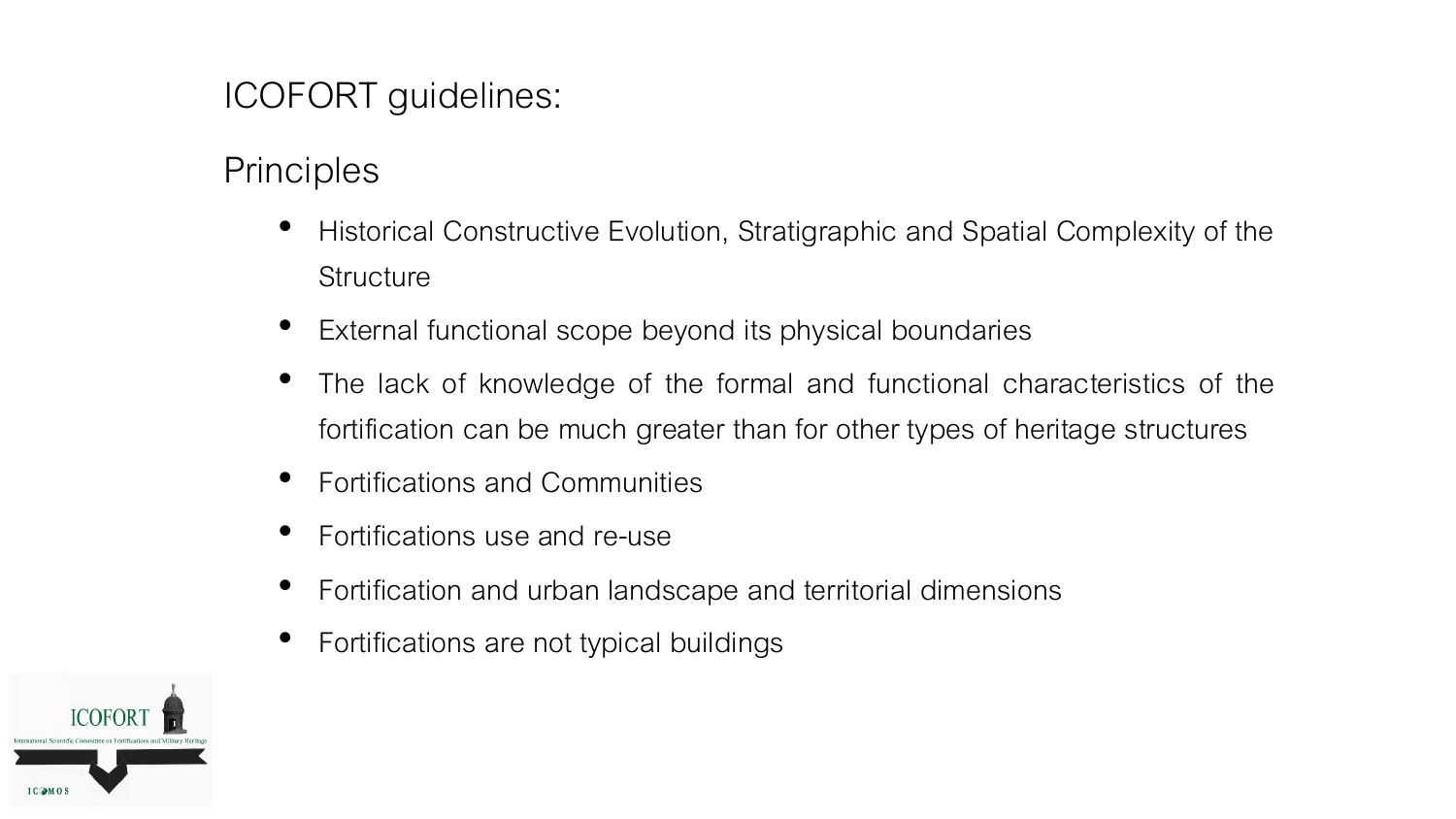## ICOFORT guidelines:

Values:

- Architectural and Technical value.
- Territorial and geographical value
- Cultural Landscape Value
- Strategic Value
- Human and Anthropological Value
- Memory, Identity, Educational Value
- Historic value
- Social/Economic Value

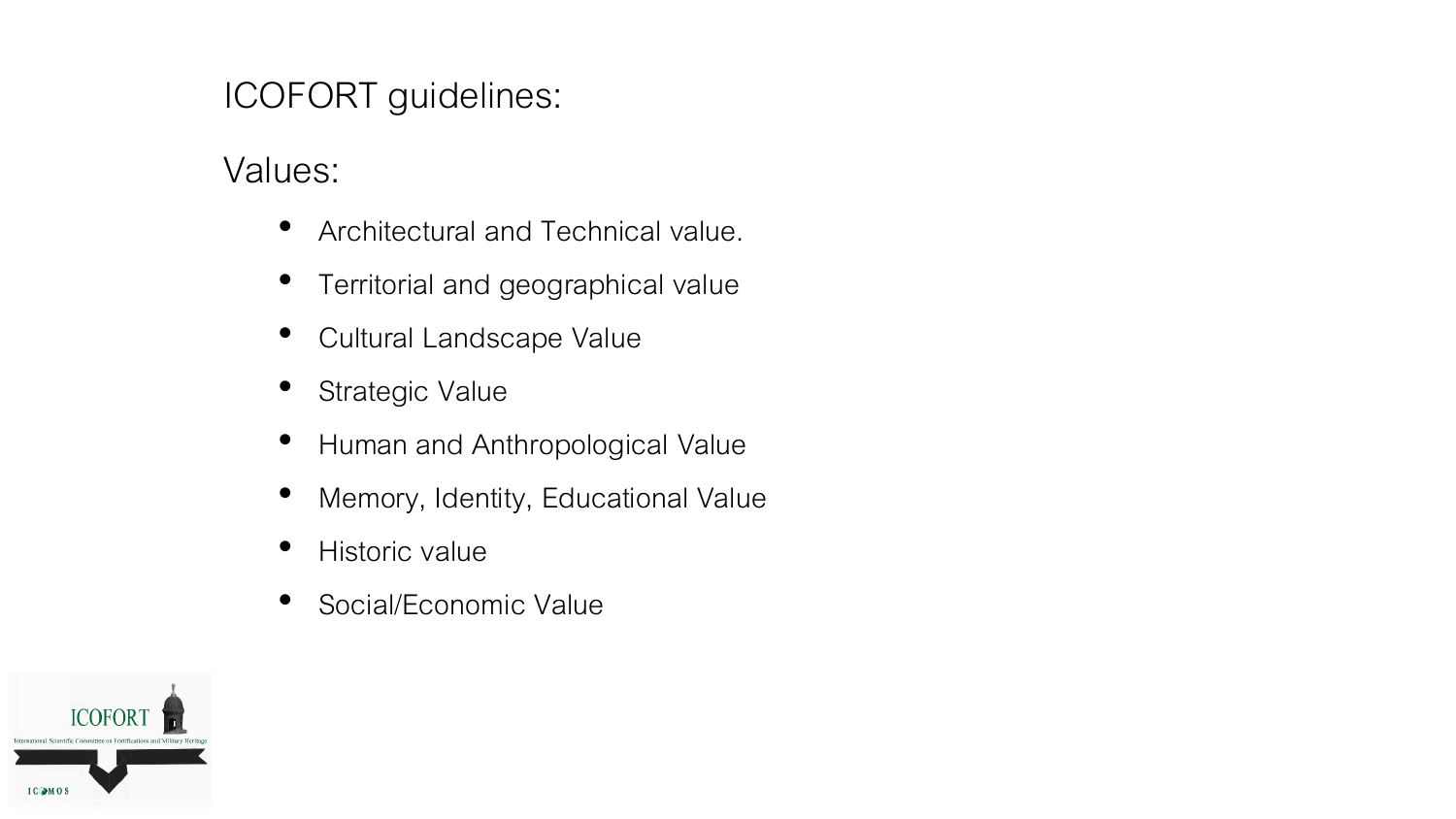ICOFORT guidelines:

Intervention parameters:

- All interventions should be based on a Master Conservation Plan
- All interventions should be based on the holistic integration of the values of the site in relation to the defensive systems and surroundings
- All interventions must be compatible with the elements and characteristics of the fortifications and military heritage in accordance with the Zimbabwe Charter and in relation to the Vitruvian Triad: "Firmitas, Utilitas et Venustas"

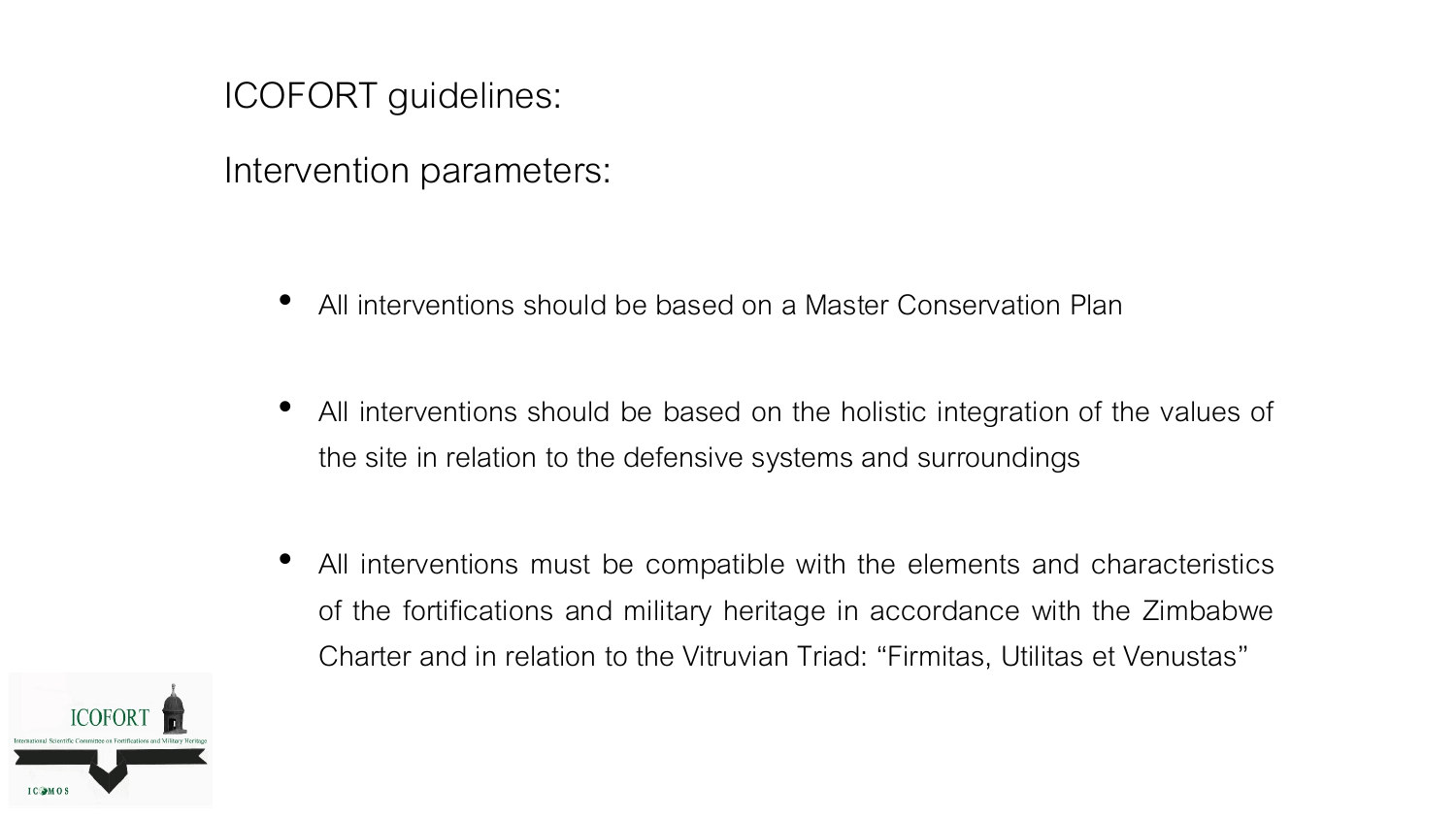## ICOFORT & EFFORTS



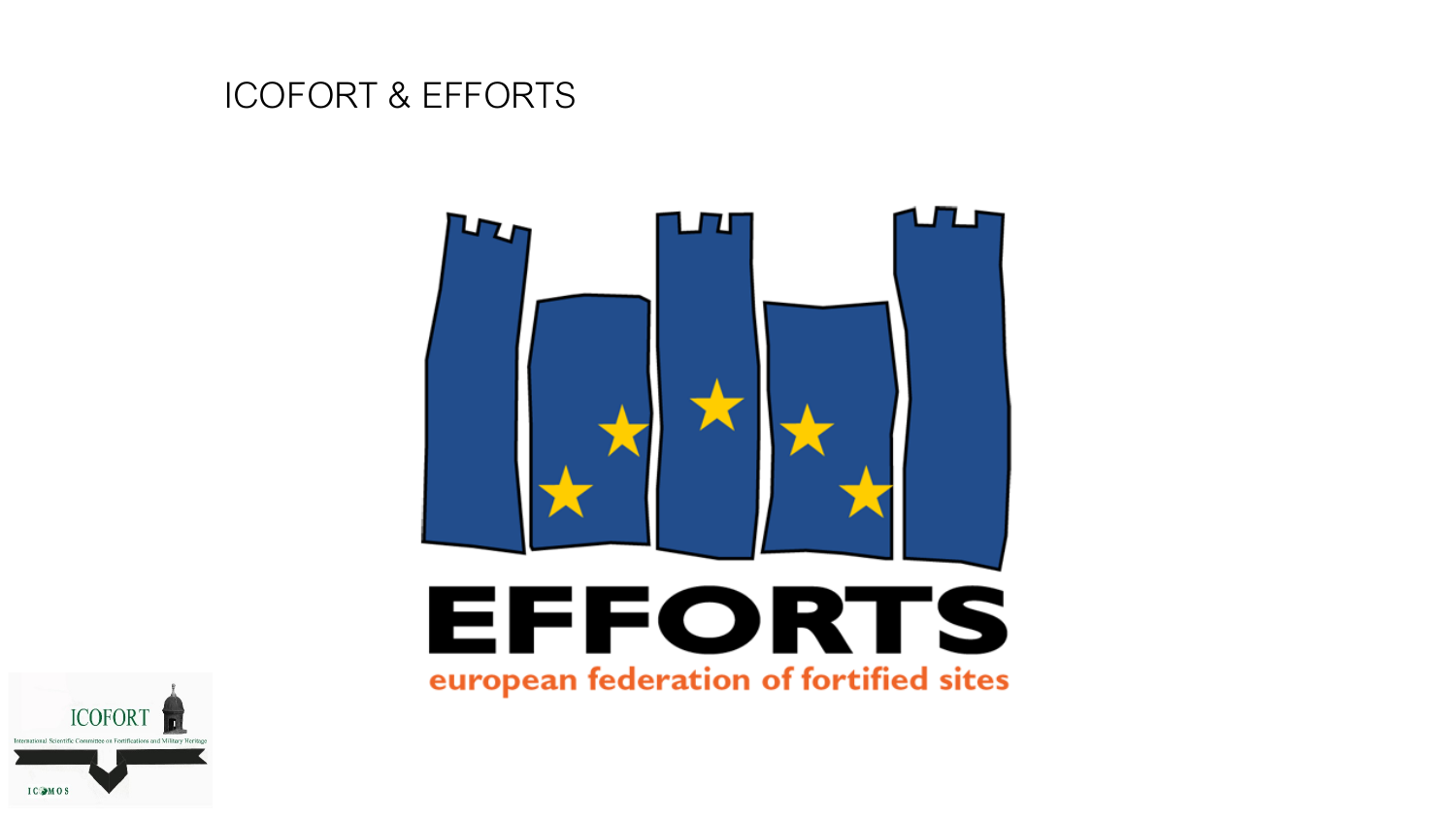... being a source of knowledge on fortifications

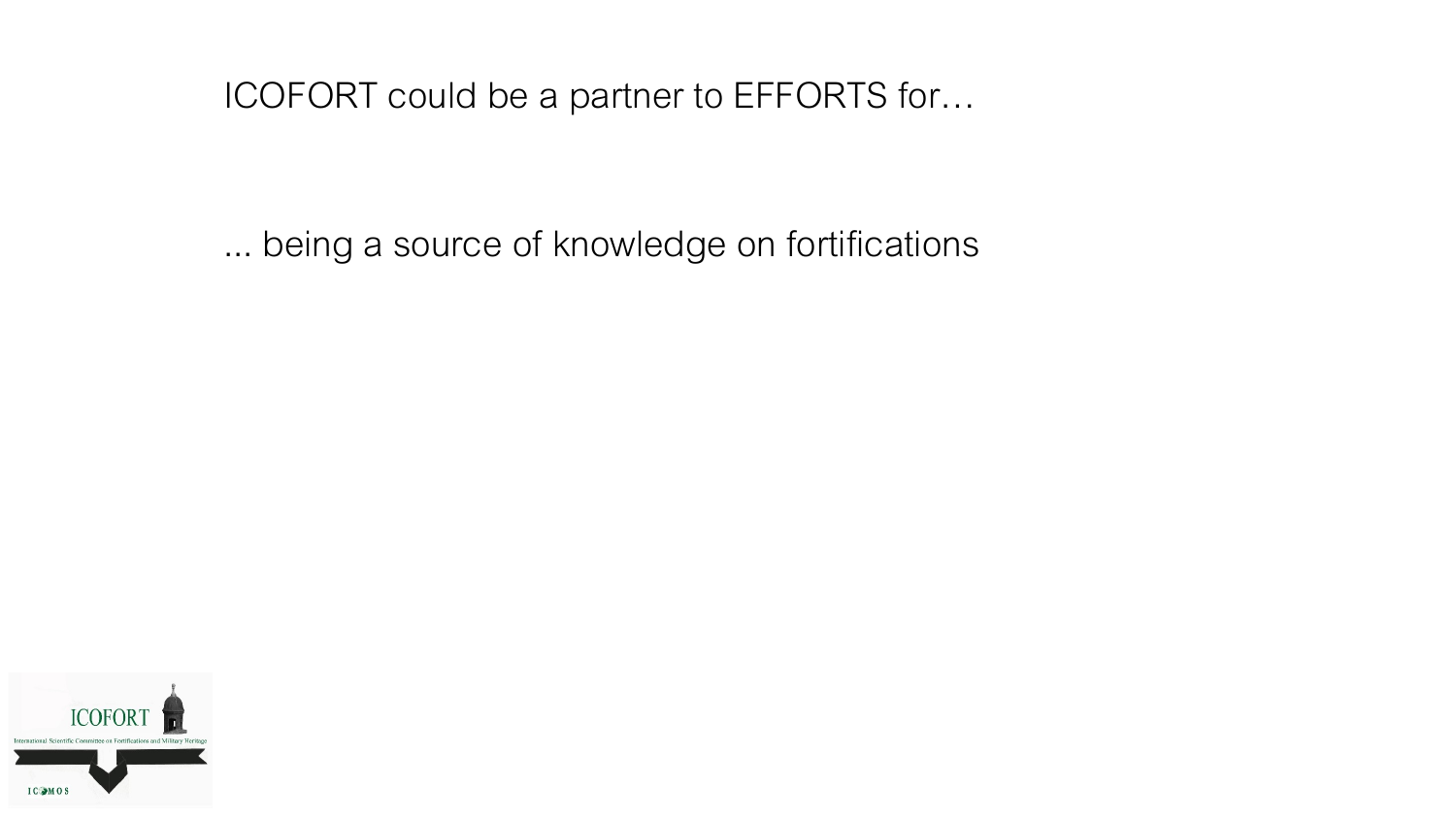- ... being a source of knowledge on fortifications
- ... seminars, lectures and congresses

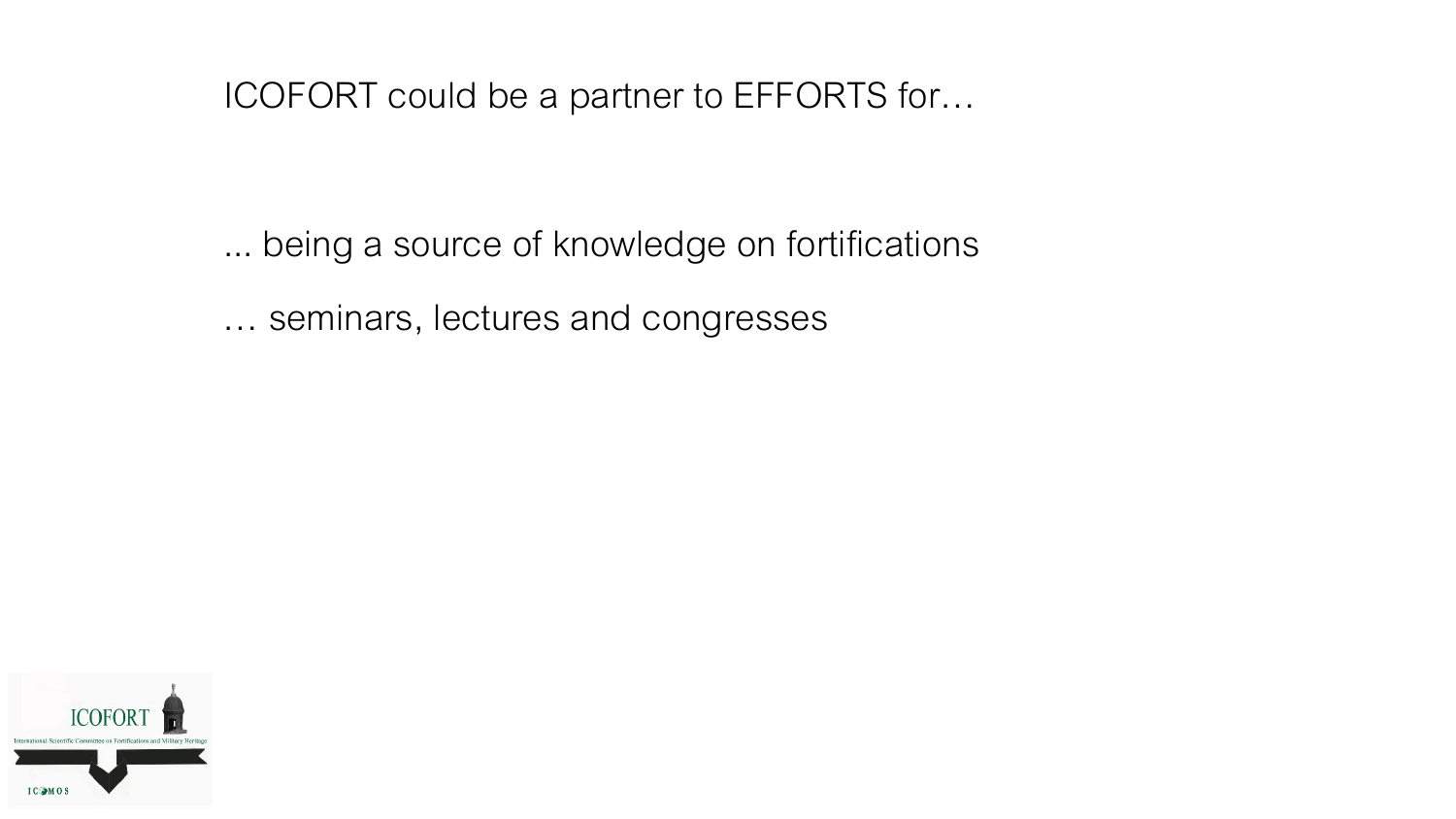- ... being a source of knowledge on fortifications
- ... seminars, lectures and congresses
- ... academic research, historic, technical, economical

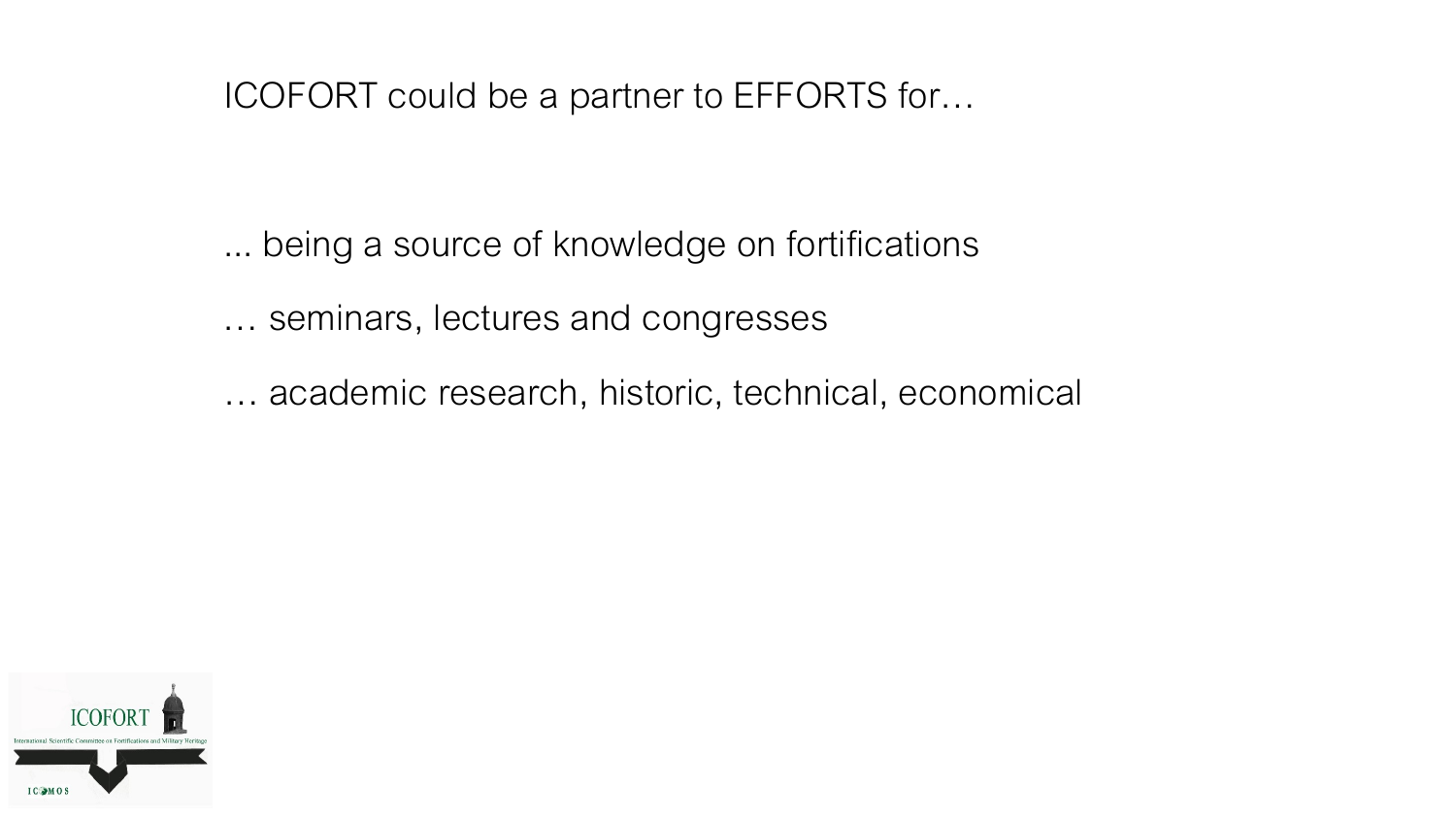- ... being a source of knowledge on fortifications
- ... seminars, lectures and congresses
- ... academic research, historic, technical, economical
- ... assistance in World Heritage matters

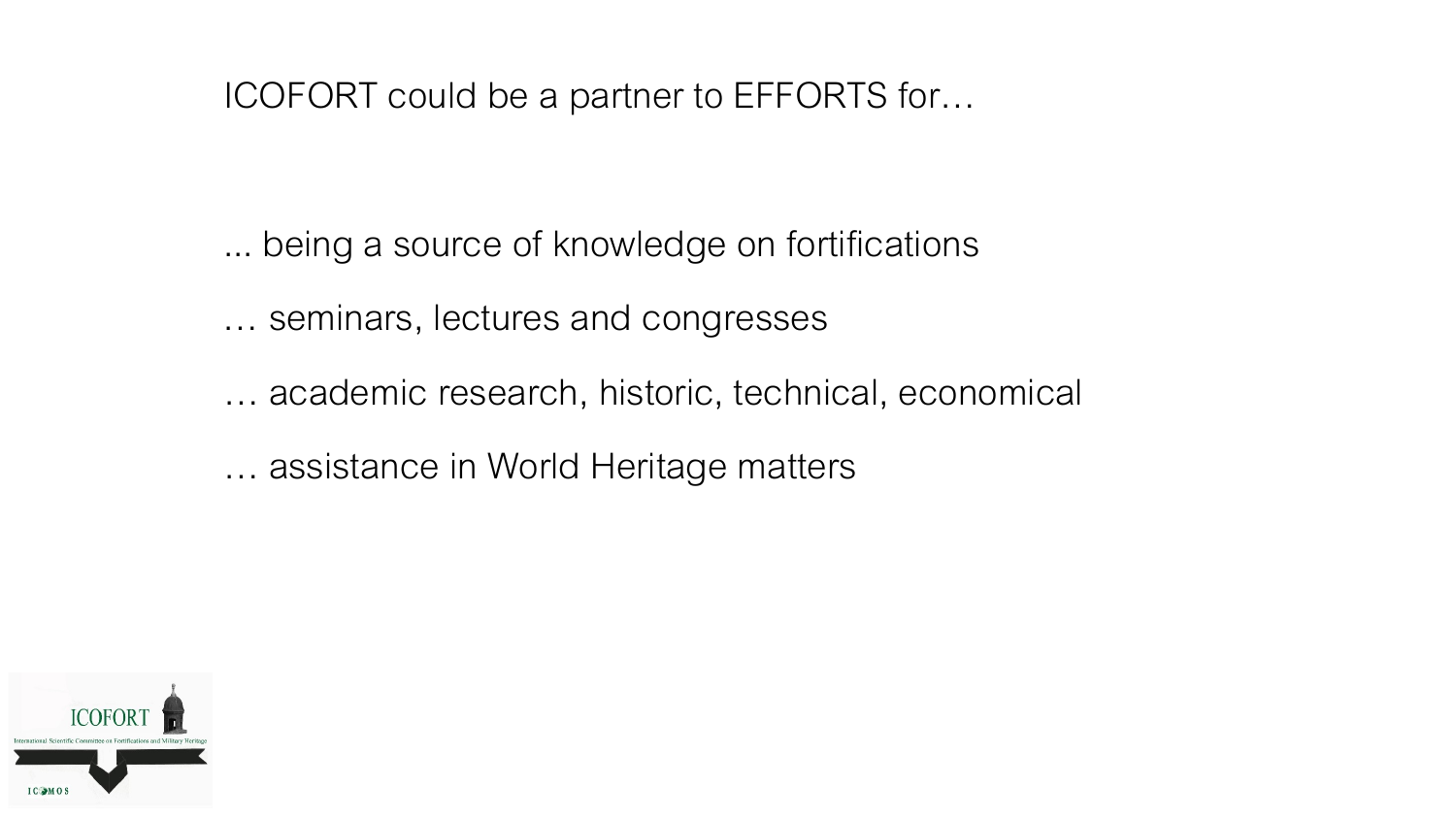- ... being a source of knowledge on fortifications
- ... seminars, lectures and congresses
- ... academic research, historic, technical, economical
- ... assistance in World Heritage matters
- ... peer review on policy and governance documents